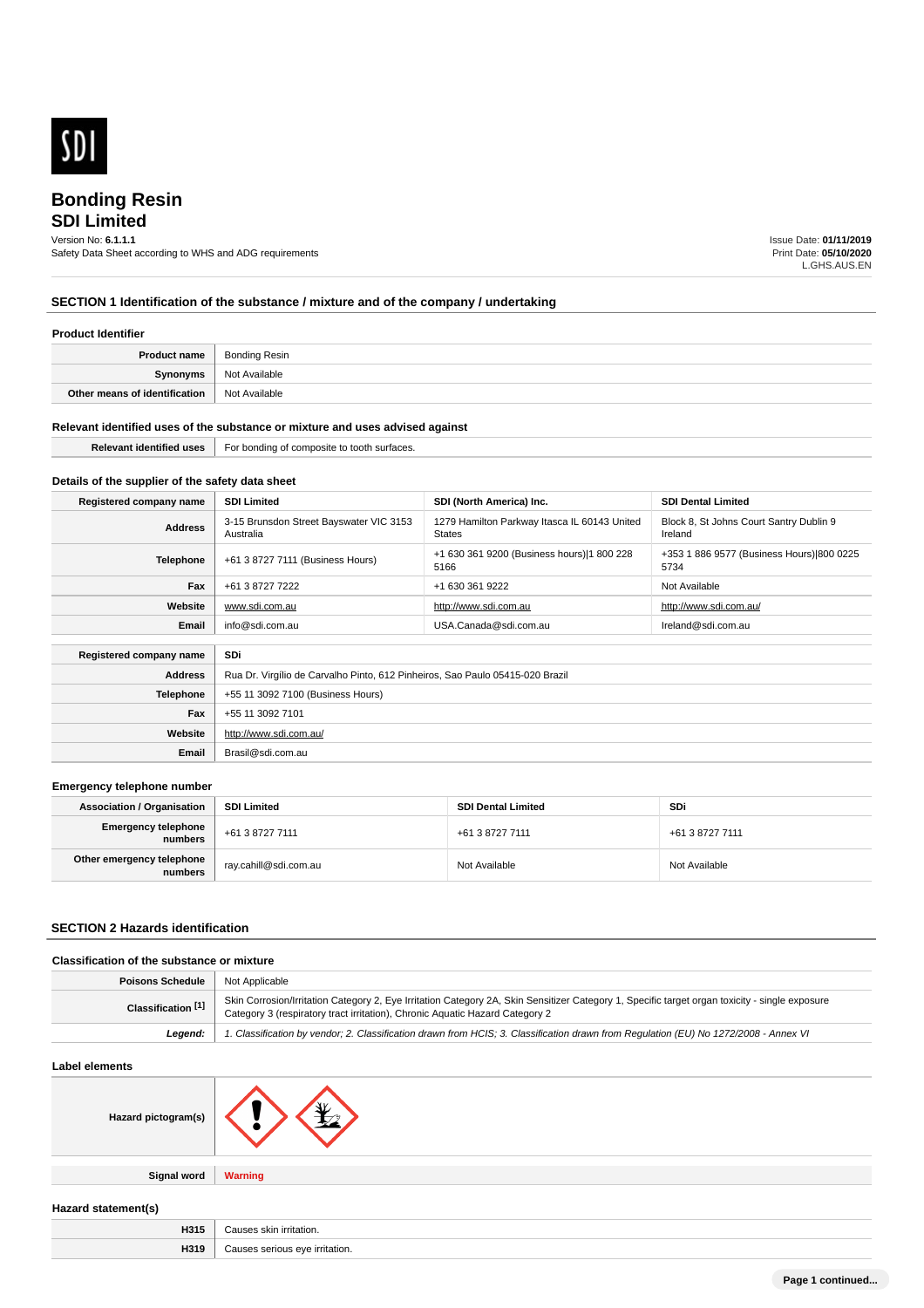| H317 | May cause an allergic skin reaction.             |
|------|--------------------------------------------------|
| H335 | May cause respiratory irritation.                |
| H411 | Toxic to aquatic life with long lasting effects. |
|      |                                                  |

# **Precautionary statement(s) Prevention**

| P271             | Use only outdoors or in a well-ventilated area.                            |  |
|------------------|----------------------------------------------------------------------------|--|
| P280             | Wear protective gloves/protective clothing/eye protection/face protection. |  |
| P <sub>261</sub> | Avoid breathing mist/vapours/spray.                                        |  |
| P273             | Avoid release to the environment.                                          |  |
| P272             | Contaminated work clothing should not be allowed out of the workplace.     |  |

# **Precautionary statement(s) Response**

| P321           | Specific treatment (see advice on this label).                                                                                   |  |
|----------------|----------------------------------------------------------------------------------------------------------------------------------|--|
| P362           | Take off contaminated clothing and wash before reuse.                                                                            |  |
| P302+P352      | IF ON SKIN: Wash with plenty of water and soap.                                                                                  |  |
| P305+P351+P338 | IF IN EYES: Rinse cautiously with water for several minutes. Remove contact lenses, if present and easy to do. Continue rinsing. |  |
| P312           | Call a POISON CENTER or doctor/physician if you feel unwell.                                                                     |  |
| P333+P313      | If skin irritation or rash occurs: Get medical advice/attention.                                                                 |  |
| P337+P313      | If eye irritation persists: Get medical advice/attention.                                                                        |  |
| P391           | Collect spillage.                                                                                                                |  |
| P304+P340      | IF INHALED: Remove victim to fresh air and keep at rest in a position comfortable for breathing.                                 |  |

#### **Precautionary statement(s) Storage**

| P405      | Store locked up.                                                 |
|-----------|------------------------------------------------------------------|
| P403+P233 | Store in a well-ventilated place. Keep container tightly closed. |

# **Precautionary statement(s) Disposal**

**P501** Dispose of contents/container to authorised hazardous or special waste collection point in accordance with any local regulation.

# **SECTION 3 Composition / information on ingredients**

# **Substances**

See section below for composition of Mixtures

#### **Mixtures**

| <b>CAS No</b> | %[weight] | Name                      |
|---------------|-----------|---------------------------|
| 72869-86-4    | 50-70     | diurethane dimethacrylate |
| Not Available | $20 - 40$ | methacrylate component    |

# **SECTION 4 First aid measures**

#### **Description of first aid measures**

| <b>Eye Contact</b>  | If this product comes in contact with the eyes:<br>▶ Wash out immediately with fresh running water.<br>Ensure complete irrigation of the eye by keeping eyelids apart and away from eye and moving the eyelids by occasionally lifting the upper<br>and lower lids.<br>Seek medical attention without delay; if pain persists or recurs seek medical attention.<br>Removal of contact lenses after an eye injury should only be undertaken by skilled personnel.                                  |
|---------------------|---------------------------------------------------------------------------------------------------------------------------------------------------------------------------------------------------------------------------------------------------------------------------------------------------------------------------------------------------------------------------------------------------------------------------------------------------------------------------------------------------|
| <b>Skin Contact</b> | If skin contact occurs:<br>Immediately remove all contaminated clothing, including footwear.<br>Flush skin and hair with running water (and soap if available).<br>▶ Seek medical attention in event of irritation.                                                                                                                                                                                                                                                                               |
| Inhalation          | If fumes or combustion products are inhaled remove from contaminated area.<br>Lay patient down. Keep warm and rested.<br>▶ Prostheses such as false teeth, which may block airway, should be removed, where possible, prior to initiating first aid procedures.<br>Apply artificial respiration if not breathing, preferably with a demand valve resuscitator, bag-valve mask device, or pocket mask as trained.<br>Perform CPR if necessary.<br>Transport to hospital, or doctor, without delay. |
| Ingestion           | If conscious, give water to drink.<br>If irritation continues, seek medical attention.                                                                                                                                                                                                                                                                                                                                                                                                            |

**Indication of any immediate medical attention and special treatment needed**

Treat symptomatically.

# **SECTION 5 Firefighting measures**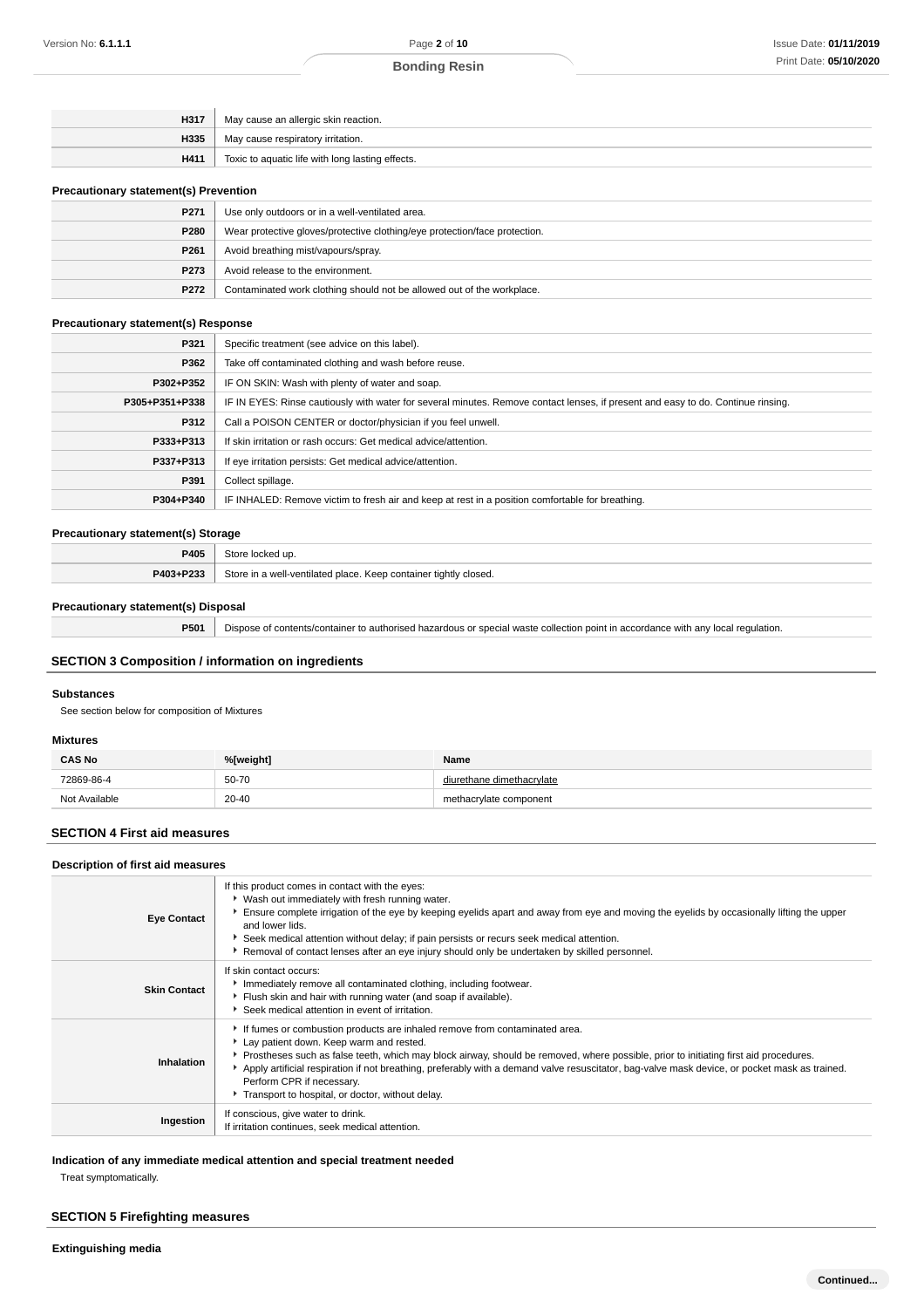- Foam.
- Dry chemical powder.
- ▶ BCF (where regulations permit).
- Carbon dioxide.
- Water spray or fog Large fires only.

| Special hazards arising from the substrate or mixture |                                                                                                                                                                                                                                                                                                                                                                                                                                                                                                                                                                                                                                                                                                                               |
|-------------------------------------------------------|-------------------------------------------------------------------------------------------------------------------------------------------------------------------------------------------------------------------------------------------------------------------------------------------------------------------------------------------------------------------------------------------------------------------------------------------------------------------------------------------------------------------------------------------------------------------------------------------------------------------------------------------------------------------------------------------------------------------------------|
| <b>Fire Incompatibility</b>                           | Avoid contamination with oxidising agents i.e. nitrates, oxidising acids, chlorine bleaches, pool chlorine etc. as ignition may result                                                                                                                                                                                                                                                                                                                                                                                                                                                                                                                                                                                        |
| <b>Advice for firefighters</b>                        |                                                                                                                                                                                                                                                                                                                                                                                                                                                                                                                                                                                                                                                                                                                               |
| <b>Fire Fighting</b>                                  | Alert Fire Brigade and tell them location and nature of hazard.<br>May be violently or explosively reactive.<br>Wear full body protective clothing with breathing apparatus.<br>Prevent, by any means available, spillage from entering drains or water course.<br>Fight fire from a safe distance, with adequate cover.<br>If safe, switch off electrical equipment until vapour fire hazard removed.<br>Use water delivered as a fine spray to control the fire and cool adjacent area.<br>Avoid spraying water onto liquid pools.<br>Do not approach containers suspected to be hot.<br>Cool fire exposed containers with water spray from a protected location.<br>If safe to do so, remove containers from path of fire. |
| <b>Fire/Explosion Hazard</b>                          | Combustible.<br>Slight fire hazard when exposed to heat or flame.<br>Heating may cause expansion or decomposition leading to violent rupture of containers.<br>• On combustion, may emit toxic fumes of carbon monoxide (CO).<br>May emit acrid smoke.<br>Mists containing combustible materials may be explosive.<br>Combustion products include:<br>carbon dioxide (CO2)<br>other pyrolysis products typical of burning organic material.<br>May emit clouds of acrid smoke<br>May emit poisonous fumes.<br>May emit corrosive fumes.                                                                                                                                                                                       |
| <b>HAZCHEM</b>                                        | Not Applicable                                                                                                                                                                                                                                                                                                                                                                                                                                                                                                                                                                                                                                                                                                                |
|                                                       |                                                                                                                                                                                                                                                                                                                                                                                                                                                                                                                                                                                                                                                                                                                               |

# **SECTION 6 Accidental release measures**

# **Personal precautions, protective equipment and emergency procedures**

See section 8

#### **Environmental precautions**

See section 12

# **Methods and material for containment and cleaning up**

| <b>Minor Spills</b> | Remove all ignition sources.<br>Clean up all spills immediately.<br>Avoid breathing vapours and contact with skin and eyes.<br>▶ Control personal contact with the substance, by using protective equipment.<br>Contain and absorb spill with sand, earth, inert material or vermiculite.<br>▶ Wipe up.<br>Place in a suitable, labelled container for waste disposal.                                                                                                                                                                                                                                                                                                                                                                                                                                       |
|---------------------|--------------------------------------------------------------------------------------------------------------------------------------------------------------------------------------------------------------------------------------------------------------------------------------------------------------------------------------------------------------------------------------------------------------------------------------------------------------------------------------------------------------------------------------------------------------------------------------------------------------------------------------------------------------------------------------------------------------------------------------------------------------------------------------------------------------|
| <b>Major Spills</b> | DO NOT touch the spill material<br>Moderate hazard.<br>Clear area of personnel and move upwind.<br>Alert Fire Brigade and tell them location and nature of hazard.<br>▶ Wear breathing apparatus plus protective gloves.<br>▶ Prevent, by any means available, spillage from entering drains or water course.<br>No smoking, naked lights or ignition sources.<br>Increase ventilation.<br>Stop leak if safe to do so.<br>Contain spill with sand, earth or vermiculite.<br>▶ Collect recoverable product into labelled containers for recycling.<br>Absorb remaining product with sand, earth or vermiculite.<br>Collect solid residues and seal in labelled drums for disposal.<br>Wash area and prevent runoff into drains.<br>If contamination of drains or waterways occurs, advise emergency services. |

Personal Protective Equipment advice is contained in Section 8 of the SDS.

# **SECTION 7 Handling and storage**

| Precautions for safe handling |                                                                                                                                                                                                                                                                                                                                                                                                                 |  |  |  |
|-------------------------------|-----------------------------------------------------------------------------------------------------------------------------------------------------------------------------------------------------------------------------------------------------------------------------------------------------------------------------------------------------------------------------------------------------------------|--|--|--|
| Safe handling                 | Avoid all personal contact, including inhalation.<br>Wear protective clothing when risk of exposure occurs.<br>Use in a well-ventilated area.<br>Prevent concentration in hollows and sumps.<br>DO NOT enter confined spaces until atmosphere has been checked.<br>Avoid smoking, naked lights or ignition sources.<br>Avoid contact with incompatible materials.<br>When handling, DO NOT eat, drink or smoke. |  |  |  |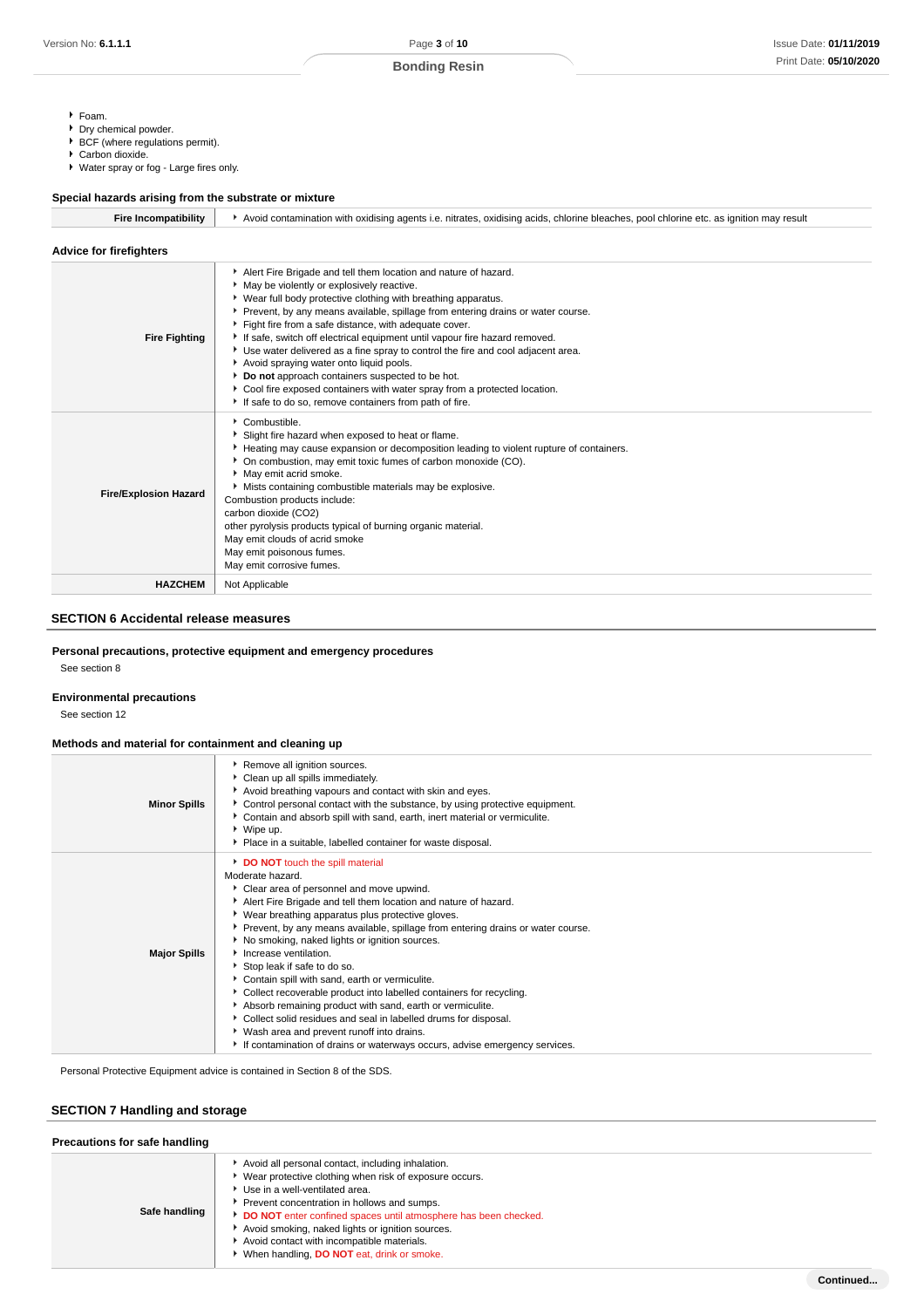| Work clothes should be laundered separately.<br>Use good occupational work practice.<br>• Observe manufacturer's storage and handling recommendations contained within this SDS. |
|----------------------------------------------------------------------------------------------------------------------------------------------------------------------------------|
| Atmosphere should be regularly checked against established exposure standards to ensure safe working conditions.                                                                 |
| Store between 10 and 25 deg. C.<br>Other information<br>Do not store in direct sunlight.                                                                                         |

# **Conditions for safe storage, including any incompatibilities**

| Suitable container      | DO NOT repack. Use containers supplied by manufacturer only.<br>Check that containers are clearly labelled and free from leaks                     |
|-------------------------|----------------------------------------------------------------------------------------------------------------------------------------------------|
| Storage incompatibility | Avoid strong acids, acid chlorides, acid anhydrides and chloroformates.<br>Avoid reaction with oxidising agents, bases and strong reducing agents. |

# **SECTION 8 Exposure controls / personal protection**

#### **Control parameters**

- **Occupational Exposure Limits (OEL)**
- **INGREDIENT DATA**

#### Not Available

# **Emergency Limits**

| Ingredient                | <b>Material name</b>      | TEEL-1             |                     | TEEL-2      | TEEL-3      |
|---------------------------|---------------------------|--------------------|---------------------|-------------|-------------|
| diurethane dimethacrylate | Diurethane dimethacrylate | $120 \text{ mg/m}$ |                     | 1,300 mg/m3 | 7,900 mg/m3 |
| Ingredient                | <b>Original IDLH</b>      |                    | <b>Revised IDLH</b> |             |             |
| diurethane dimethacrylate | Not Available             |                    | Not Available       |             |             |

# **Occupational Exposure Banding**

| oppupunonan Exposare Bananny |                                                                                                                                                                                                                                                                                                                                                                          |                                         |  |  |
|------------------------------|--------------------------------------------------------------------------------------------------------------------------------------------------------------------------------------------------------------------------------------------------------------------------------------------------------------------------------------------------------------------------|-----------------------------------------|--|--|
| Ingredient                   | <b>Occupational Exposure Band Rating</b>                                                                                                                                                                                                                                                                                                                                 | <b>Occupational Exposure Band Limit</b> |  |  |
| diurethane dimethacrylate    |                                                                                                                                                                                                                                                                                                                                                                          | $\leq 0.1$ ppm                          |  |  |
| Notes:                       | Occupational exposure banding is a process of assigning chemicals into specific categories or bands based on a chemical's potency and the<br>adverse health outcomes associated with exposure. The output of this process is an occupational exposure band (OEB), which corresponds to a<br>range of exposure concentrations that are expected to protect worker health. |                                         |  |  |

# **MATERIAL DATA**

# **Exposure controls**

|                                     | Engineering controls are used to remove a hazard or place a barrier between the worker and the hazard. Well-designed engineering controls can<br>be highly effective in protecting workers and will typically be independent of worker interactions to provide this high level of protection.<br>The basic types of engineering controls are:<br>Process controls which involve changing the way a job activity or process is done to reduce the risk.<br>Enclosure and/or isolation of emission source which keeps a selected hazard "physically" away from the worker and ventilation that strategically<br>"adds" and "removes" air in the work environment. Ventilation can remove or dilute an air contaminant if designed properly. The design of a<br>ventilation system must match the particular process and chemical or contaminant in use.<br>Employers may need to use multiple types of controls to prevent employee overexposure.<br>General exhaust is adequate under normal operating conditions. Local exhaust ventilation may be required in special circumstances. If risk of<br>overexposure exists, wear approved respirator. Supplied-air type respirator may be required in special circumstances. Correct fit is essential to<br>ensure adequate protection. Provide adequate ventilation in warehouses and enclosed storage areas. Air contaminants generated in the<br>workplace possess varying "escape" velocities which, in turn, determine the "capture velocities" of fresh circulating air required to effectively<br>remove the contaminant. |                                    |  |  |  |
|-------------------------------------|-------------------------------------------------------------------------------------------------------------------------------------------------------------------------------------------------------------------------------------------------------------------------------------------------------------------------------------------------------------------------------------------------------------------------------------------------------------------------------------------------------------------------------------------------------------------------------------------------------------------------------------------------------------------------------------------------------------------------------------------------------------------------------------------------------------------------------------------------------------------------------------------------------------------------------------------------------------------------------------------------------------------------------------------------------------------------------------------------------------------------------------------------------------------------------------------------------------------------------------------------------------------------------------------------------------------------------------------------------------------------------------------------------------------------------------------------------------------------------------------------------------------------------------------------------------------------------|------------------------------------|--|--|--|
|                                     | Type of Contaminant:                                                                                                                                                                                                                                                                                                                                                                                                                                                                                                                                                                                                                                                                                                                                                                                                                                                                                                                                                                                                                                                                                                                                                                                                                                                                                                                                                                                                                                                                                                                                                          | Air Speed:                         |  |  |  |
|                                     | solvent, vapours, degreasing etc., evaporating from tank (in still air).                                                                                                                                                                                                                                                                                                                                                                                                                                                                                                                                                                                                                                                                                                                                                                                                                                                                                                                                                                                                                                                                                                                                                                                                                                                                                                                                                                                                                                                                                                      | $0.25 - 0.5$ m/s<br>(50-100 f/min) |  |  |  |
| Appropriate engineering<br>controls | aerosols, fumes from pouring operations, intermittent container filling, low speed conveyer transfers, welding, spray<br>drift, plating acid fumes, pickling (released at low velocity into zone of active generation)                                                                                                                                                                                                                                                                                                                                                                                                                                                                                                                                                                                                                                                                                                                                                                                                                                                                                                                                                                                                                                                                                                                                                                                                                                                                                                                                                        | 0.5-1 m/s (100-200<br>$f/min.$ )   |  |  |  |
|                                     | direct spray, spray painting in shallow booths, drum filling, conveyer loading, crusher dusts, gas discharge (active<br>generation into zone of rapid air motion)                                                                                                                                                                                                                                                                                                                                                                                                                                                                                                                                                                                                                                                                                                                                                                                                                                                                                                                                                                                                                                                                                                                                                                                                                                                                                                                                                                                                             | 1-2.5 m/s (200-500<br>f/min.)      |  |  |  |
|                                     | grinding, abrasive blasting, tumbling, high speed wheel generated dusts (released at high initial velocity into zone of<br>very high rapid air motion)                                                                                                                                                                                                                                                                                                                                                                                                                                                                                                                                                                                                                                                                                                                                                                                                                                                                                                                                                                                                                                                                                                                                                                                                                                                                                                                                                                                                                        | 2.5-10 m/s<br>(500-2000 f/min.)    |  |  |  |
|                                     | Within each range the appropriate value depends on:                                                                                                                                                                                                                                                                                                                                                                                                                                                                                                                                                                                                                                                                                                                                                                                                                                                                                                                                                                                                                                                                                                                                                                                                                                                                                                                                                                                                                                                                                                                           |                                    |  |  |  |
|                                     | Lower end of the range                                                                                                                                                                                                                                                                                                                                                                                                                                                                                                                                                                                                                                                                                                                                                                                                                                                                                                                                                                                                                                                                                                                                                                                                                                                                                                                                                                                                                                                                                                                                                        | Upper end of the range             |  |  |  |
|                                     | 1: Room air currents minimal or favourable to capture                                                                                                                                                                                                                                                                                                                                                                                                                                                                                                                                                                                                                                                                                                                                                                                                                                                                                                                                                                                                                                                                                                                                                                                                                                                                                                                                                                                                                                                                                                                         | 1: Disturbing room air currents    |  |  |  |
|                                     | 2: Contaminants of low toxicity or of nuisance value only.                                                                                                                                                                                                                                                                                                                                                                                                                                                                                                                                                                                                                                                                                                                                                                                                                                                                                                                                                                                                                                                                                                                                                                                                                                                                                                                                                                                                                                                                                                                    | 2: Contaminants of high toxicity   |  |  |  |
|                                     | 3: Intermittent, low production.                                                                                                                                                                                                                                                                                                                                                                                                                                                                                                                                                                                                                                                                                                                                                                                                                                                                                                                                                                                                                                                                                                                                                                                                                                                                                                                                                                                                                                                                                                                                              | 3: High production, heavy use      |  |  |  |
|                                     | 4: Large hood or large air mass in motion                                                                                                                                                                                                                                                                                                                                                                                                                                                                                                                                                                                                                                                                                                                                                                                                                                                                                                                                                                                                                                                                                                                                                                                                                                                                                                                                                                                                                                                                                                                                     | 4: Small hood-local control only   |  |  |  |
|                                     | Simple theory shows that air velocity falls rapidly with distance away from the opening of a simple extraction pipe. Velocity generally decreases<br>with the square of distance from the extraction point (in simple cases). Therefore the air speed at the extraction point should be adjusted,<br>accordingly, after reference to distance from the contaminating source. The air velocity at the extraction fan, for example, should be a minimum of<br>1-2 m/s (200-400 f/min) for extraction of solvents generated in a tank 2 meters distant from the extraction point. Other mechanical considerations,<br>producing performance deficits within the extraction apparatus, make it essential that theoretical air velocities are multiplied by factors of 10 or                                                                                                                                                                                                                                                                                                                                                                                                                                                                                                                                                                                                                                                                                                                                                                                                       |                                    |  |  |  |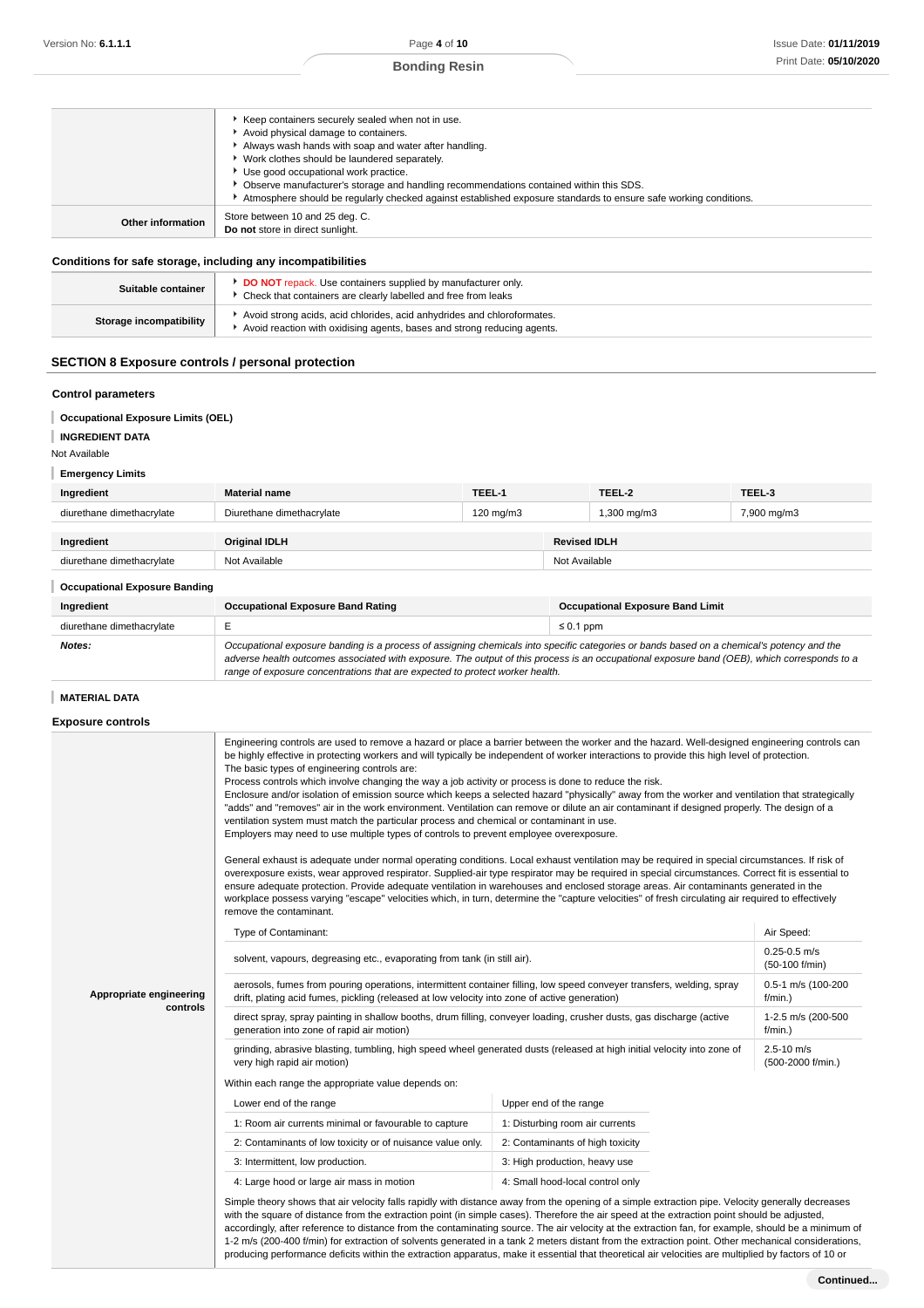|                            | more when extraction systems are installed or used.                                                                                                                                                                                                                                                                                                                                                                                                                                                                                                                                                                                                                                                                                                                                                                                                                                                                                                             |  |  |  |  |
|----------------------------|-----------------------------------------------------------------------------------------------------------------------------------------------------------------------------------------------------------------------------------------------------------------------------------------------------------------------------------------------------------------------------------------------------------------------------------------------------------------------------------------------------------------------------------------------------------------------------------------------------------------------------------------------------------------------------------------------------------------------------------------------------------------------------------------------------------------------------------------------------------------------------------------------------------------------------------------------------------------|--|--|--|--|
| <b>Personal protection</b> |                                                                                                                                                                                                                                                                                                                                                                                                                                                                                                                                                                                                                                                                                                                                                                                                                                                                                                                                                                 |  |  |  |  |
| Eye and face protection    | Safety glasses with side shields.<br>Chemical goggles.<br>▶ Contact lenses may pose a special hazard; soft contact lenses may absorb and concentrate irritants. A written policy document, describing<br>the wearing of lenses or restrictions on use, should be created for each workplace or task. This should include a review of lens absorption<br>and adsorption for the class of chemicals in use and an account of injury experience. Medical and first-aid personnel should be trained in<br>their removal and suitable equipment should be readily available. In the event of chemical exposure, begin eye irrigation immediately and<br>remove contact lens as soon as practicable. Lens should be removed at the first signs of eye redness or irritation - lens should be removed in<br>a clean environment only after workers have washed hands thoroughly. [CDC NIOSH Current Intelligence Bulletin 59], [AS/NZS 1336 or<br>national equivalent] |  |  |  |  |
| <b>Skin protection</b>     | See Hand protection below                                                                                                                                                                                                                                                                                                                                                                                                                                                                                                                                                                                                                                                                                                                                                                                                                                                                                                                                       |  |  |  |  |
| Hands/feet protection      | ▶ Wear chemical protective gloves, e.g. PVC.<br>▶ Wear safety footwear or safety gumboots, e.g. Rubber<br>▶ Rubber Gloves                                                                                                                                                                                                                                                                                                                                                                                                                                                                                                                                                                                                                                                                                                                                                                                                                                       |  |  |  |  |
| <b>Body protection</b>     | See Other protection below                                                                                                                                                                                                                                                                                                                                                                                                                                                                                                                                                                                                                                                                                                                                                                                                                                                                                                                                      |  |  |  |  |
| Other protection           | • Overalls.<br>P.V.C apron.<br>Barrier cream.<br>Skin cleansing cream.<br>▶ Eve wash unit.                                                                                                                                                                                                                                                                                                                                                                                                                                                                                                                                                                                                                                                                                                                                                                                                                                                                      |  |  |  |  |

#### **Respiratory protection**

Type A Filter of sufficient capacity. (AS/NZS 1716 & 1715, EN 143:2000 & 149:2001, ANSI Z88 or national equivalent)

Selection of the Class and Type of respirator will depend upon the level of breathing zone contaminant and the chemical nature of the contaminant. Protection Factors (defined as the ratio of contaminant outside and inside the mask) may also be important.

| Required minimum protection factor | Maximum gas/vapour concentration present in air p.p.m. (by volume) | <b>Half-face Respirator</b> | <b>Full-Face Respirator</b> |
|------------------------------------|--------------------------------------------------------------------|-----------------------------|-----------------------------|
| up to 10                           | 1000                                                               | A-AUS / Class1              |                             |
| up to 50                           | 1000                                                               |                             | A-AUS / Class 1             |
| up to 50                           | 5000                                                               | Airline <sup>*</sup>        |                             |
| up to 100                          | 5000                                                               |                             | $A-2$                       |
| up to 100                          | 10000                                                              |                             | $A-3$                       |
| $100+$                             |                                                                    |                             | Airline**                   |

\* - Continuous Flow \*\* - Continuous-flow or positive pressure demand

A(All classes) = Organic vapours, B AUS or B1 = Acid gasses, B2 = Acid gas or hydrogen cyanide(HCN), B3 = Acid gas or hydrogen cyanide(HCN), E = Sulfur dioxide(SO2), G = Agricultural chemicals, K = Ammonia(NH3), Hg = Mercury, NO = Oxides of nitrogen, MB = Methyl bromide, AX = Low boiling point organic compounds(below 65 degC)

# **SECTION 9 Physical and chemical properties**

#### **Information on basic physical and chemical properties**

| Appearance                                               | Clear, pale yellow slightly viscous liquid with ester like odour, insoluble in water. |                                            |                |  |
|----------------------------------------------------------|---------------------------------------------------------------------------------------|--------------------------------------------|----------------|--|
| <b>Physical state</b>                                    | Liquid                                                                                | Relative density (Water = 1)               | 1.15           |  |
| Odour                                                    | Not Available                                                                         | Partition coefficient n-octanol<br>/ water | Not Available  |  |
| <b>Odour threshold</b>                                   | Not Available                                                                         | Auto-ignition temperature (°C)             | Not Applicable |  |
| pH (as supplied)                                         | Not Available                                                                         | <b>Decomposition temperature</b>           | Not Available  |  |
| Melting point / freezing point<br>(°C)                   | Not Available                                                                         | Viscosity (cSt)                            | Not Available  |  |
| Initial boiling point and boiling<br>range $(^{\circ}C)$ | Gels before boiling                                                                   | Molecular weight (g/mol)                   | Not Applicable |  |
| Flash point (°C)                                         | Not Applicable                                                                        | <b>Taste</b>                               | Not Available  |  |
| <b>Evaporation rate</b>                                  | Not Available                                                                         | <b>Explosive properties</b>                | Not Available  |  |
| <b>Flammability</b>                                      | Not Applicable                                                                        | <b>Oxidising properties</b>                | Not Available  |  |
| Upper Explosive Limit (%)                                | Not Available                                                                         | Surface Tension (dyn/cm or<br>$mN/m$ )     | Not Available  |  |
| Lower Explosive Limit (%)                                | Not Available                                                                         | <b>Volatile Component (%vol)</b>           | Not Available  |  |
| Vapour pressure (kPa)                                    | Not Available                                                                         | Gas group                                  | Not Available  |  |
| Solubility in water                                      | Immiscible                                                                            | pH as a solution (1%)                      | Not Available  |  |
| Vapour density (Air = 1)                                 | Not Available                                                                         | VOC g/L                                    | Not Available  |  |

# **SECTION 10 Stability and reactivity**

**Reactivity** See section 7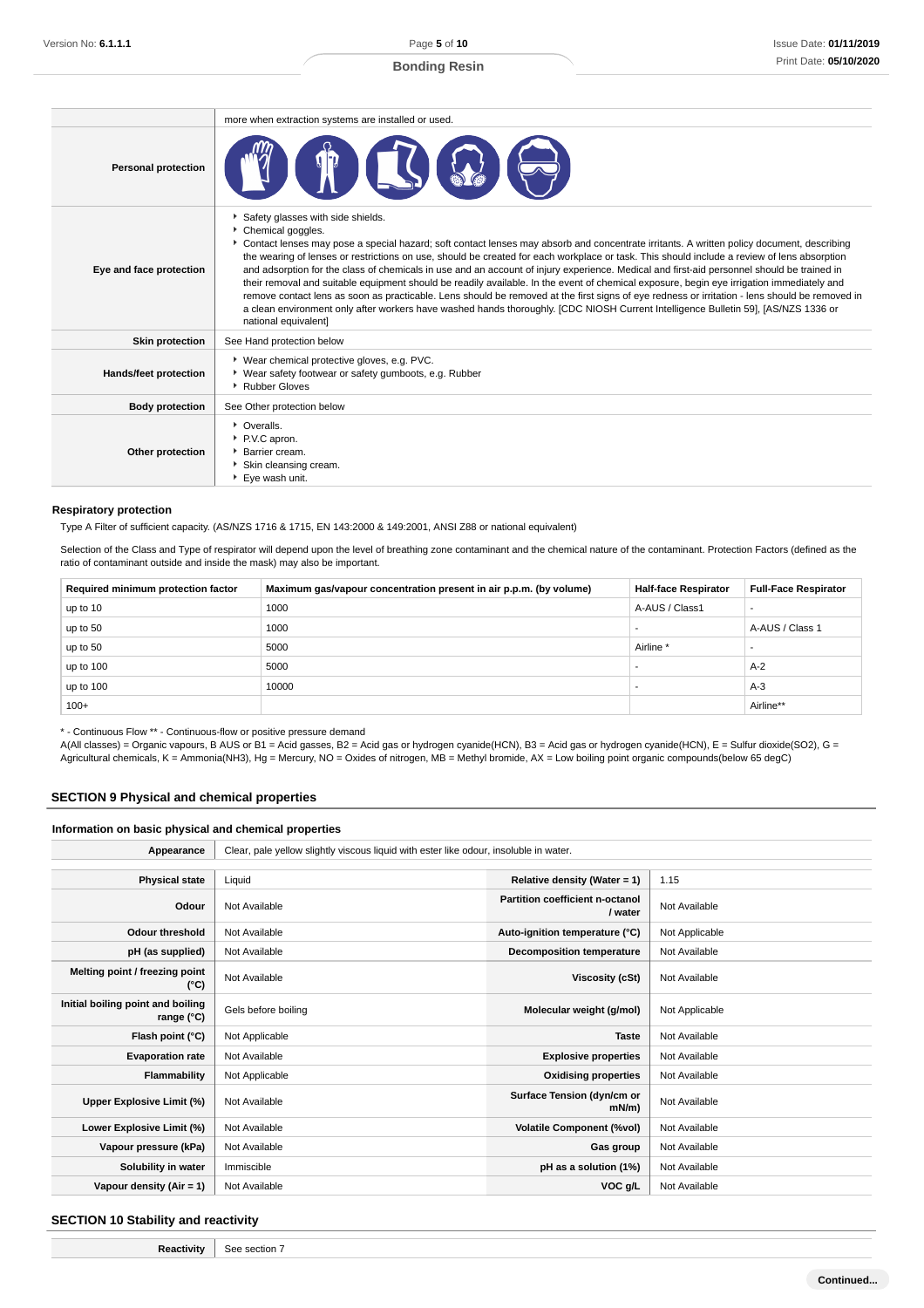| <b>Bonding Resin</b> |
|----------------------|
|----------------------|

| <b>Chemical stability</b>             | • Polymerisation may occur at elevated temperatures.<br>• Polymerisation may be accompanied by generation of heat as exotherm.<br>▶ Process is self accelerating as heating causes more rapid polymerisation.<br>Exotherm may cause boiling with generation of acrid, toxic and flammable vapour.<br>• Polymerisation and exotherm may be violent if contamination with strong acids, amines or catalysts occurs.<br>• Polymerisation and exotherm of material in bulk may be uncontrollable and result in rupture of storage tanks.<br>• Polymerisation may occur if stabilising inhibitor becomes depleted by aging.<br>▶ Stabilising inhibitor requires dissolved oxygen to be present in liquid for effective action.<br>Specific storage requirements must be met for stability on ageing and transport. |
|---------------------------------------|---------------------------------------------------------------------------------------------------------------------------------------------------------------------------------------------------------------------------------------------------------------------------------------------------------------------------------------------------------------------------------------------------------------------------------------------------------------------------------------------------------------------------------------------------------------------------------------------------------------------------------------------------------------------------------------------------------------------------------------------------------------------------------------------------------------|
| Possibility of hazardous<br>reactions | See section 7                                                                                                                                                                                                                                                                                                                                                                                                                                                                                                                                                                                                                                                                                                                                                                                                 |
| <b>Conditions to avoid</b>            | See section 7                                                                                                                                                                                                                                                                                                                                                                                                                                                                                                                                                                                                                                                                                                                                                                                                 |
| Incompatible materials                | See section 7                                                                                                                                                                                                                                                                                                                                                                                                                                                                                                                                                                                                                                                                                                                                                                                                 |
| Hazardous decomposition<br>products   | See section 5                                                                                                                                                                                                                                                                                                                                                                                                                                                                                                                                                                                                                                                                                                                                                                                                 |

# **SECTION 11 Toxicological information**

#### **Information on toxicological effects**

| Inhaled                   | Evidence shows, or practical experience predicts, that the material produces irritation of the respiratory system, in a substantial number of<br>individuals, following inhalation. In contrast to most organs, the lung is able to respond to a chemical insult by first removing or neutralising the<br>irritant and then repairing the damage. The repair process, which initially evolved to protect mammalian lungs from foreign matter and antigens,<br>may however, produce further lung damage resulting in the impairment of gas exchange, the primary function of the lungs. Respiratory tract<br>irritation often results in an inflammatory response involving the recruitment and activation of many cell types, mainly derived from the vascular<br>system.<br>Inhalation hazard is increased at higher temperatures.<br>Acute effects from inhalation of high vapour concentrations may be chest and nasal irritation with coughing, sneezing, headache and even<br>nausea.                                                                                                                                                                                                                                                                                                                            |                                                                                                                                        |  |
|---------------------------|-----------------------------------------------------------------------------------------------------------------------------------------------------------------------------------------------------------------------------------------------------------------------------------------------------------------------------------------------------------------------------------------------------------------------------------------------------------------------------------------------------------------------------------------------------------------------------------------------------------------------------------------------------------------------------------------------------------------------------------------------------------------------------------------------------------------------------------------------------------------------------------------------------------------------------------------------------------------------------------------------------------------------------------------------------------------------------------------------------------------------------------------------------------------------------------------------------------------------------------------------------------------------------------------------------------------------|----------------------------------------------------------------------------------------------------------------------------------------|--|
| Ingestion                 | Accidental ingestion of the material may be damaging to the health of the individual.                                                                                                                                                                                                                                                                                                                                                                                                                                                                                                                                                                                                                                                                                                                                                                                                                                                                                                                                                                                                                                                                                                                                                                                                                                 |                                                                                                                                        |  |
| <b>Skin Contact</b>       | Evidence exists, or practical experience predicts, that the material either produces inflammation of the skin in a substantial number of individuals<br>following direct contact, and/or produces significant inflammation when applied to the healthy intact skin of animals, for up to four hours, such<br>inflammation being present twenty-four hours or more after the end of the exposure period. Skin irritation may also be present after prolonged or<br>repeated exposure; this may result in a form of contact dermatitis (nonallergic). The dermatitis is often characterised by skin redness (erythema)<br>and swelling (oedema) which may progress to blistering (vesiculation), scaling and thickening of the epidermis. At the microscopic level there<br>may be intercellular oedema of the spongy layer of the skin (spongiosis) and intracellular oedema of the epidermis.<br>The material may accentuate any pre-existing dermatitis condition<br>Open cuts, abraded or irritated skin should not be exposed to this material<br>Entry into the blood-stream through, for example, cuts, abrasions, puncture wounds or lesions, may produce systemic injury with harmful effects.<br>Examine the skin prior to the use of the material and ensure that any external damage is suitably protected. |                                                                                                                                        |  |
| Eye                       | Evidence exists, or practical experience predicts, that the material may cause eye irritation in a substantial number of individuals and/or may<br>produce significant ocular lesions which are present twenty-four hours or more after instillation into the eye(s) of experimental animals.<br>Repeated or prolonged eye contact may cause inflammation characterised by temporary redness (similar to windburn) of the conjunctiva<br>(conjunctivitis); temporary impairment of vision and/or other transient eye damage/ulceration may occur.                                                                                                                                                                                                                                                                                                                                                                                                                                                                                                                                                                                                                                                                                                                                                                     |                                                                                                                                        |  |
| <b>Chronic</b>            | Long-term exposure to respiratory irritants may result in disease of the airways involving difficult breathing and related systemic problems.<br>Practical experience shows that skin contact with the material is capable either of inducing a sensitisation reaction in a substantial number of<br>individuals, and/or of producing a positive response in experimental animals.<br>Limited evidence suggests that repeated or long-term occupational exposure may produce cumulative health effects involving organs or<br>biochemical systems.                                                                                                                                                                                                                                                                                                                                                                                                                                                                                                                                                                                                                                                                                                                                                                    |                                                                                                                                        |  |
|                           | <b>TOXICITY</b>                                                                                                                                                                                                                                                                                                                                                                                                                                                                                                                                                                                                                                                                                                                                                                                                                                                                                                                                                                                                                                                                                                                                                                                                                                                                                                       | <b>IRRITATION</b>                                                                                                                      |  |
| <b>Bonding Resin</b>      | Not Available                                                                                                                                                                                                                                                                                                                                                                                                                                                                                                                                                                                                                                                                                                                                                                                                                                                                                                                                                                                                                                                                                                                                                                                                                                                                                                         | Not Available                                                                                                                          |  |
|                           | <b>TOXICITY</b>                                                                                                                                                                                                                                                                                                                                                                                                                                                                                                                                                                                                                                                                                                                                                                                                                                                                                                                                                                                                                                                                                                                                                                                                                                                                                                       | <b>IRRITATION</b>                                                                                                                      |  |
| diurethane dimethacrylate | Not Available                                                                                                                                                                                                                                                                                                                                                                                                                                                                                                                                                                                                                                                                                                                                                                                                                                                                                                                                                                                                                                                                                                                                                                                                                                                                                                         | Eye: no adverse effect observed (not irritating)[1]                                                                                    |  |
|                           |                                                                                                                                                                                                                                                                                                                                                                                                                                                                                                                                                                                                                                                                                                                                                                                                                                                                                                                                                                                                                                                                                                                                                                                                                                                                                                                       | Skin: no adverse effect observed (not irritating)[1]                                                                                   |  |
| Legend:                   | specified data extracted from RTECS - Register of Toxic Effect of chemical Substances                                                                                                                                                                                                                                                                                                                                                                                                                                                                                                                                                                                                                                                                                                                                                                                                                                                                                                                                                                                                                                                                                                                                                                                                                                 | 1. Value obtained from Europe ECHA Registered Substances - Acute toxicity 2.* Value obtained from manufacturer's SDS. Unless otherwise |  |

**DIURETHANE DIMETHACRYLATE** \* Possible carcinogen; possible sensitizer; possible irreversible effects \* Polysciences MSDS The skin sensitising potential of the test substance was investigated in a Local Lymph Node Assay (LLNA) in mice according to OECD Guideline 429 and in compliance with GLP (Vogel, 2009). The highest technically achievable test substance concentration was 50% (w/w) in dimethylformamide. To determine the highest non-irritant test concentration, a pre-test was performed in two animals. Two mice were treated with concentrations of 25 and 50% each on three consecutive days. No signs of irritation or systemic toxicity were observed at the tested concentrations. In the main study, four female CBA/CaOlaHsd mice per test group were treated with the test substance at concentrations of 10, 25 and 50% (w/w) in dimethylformamide or with vehicle alone for three consecutive days by open application on the ears (25 µL/ear). Three days after the last exposure, all animals were injected with 3H-methyl thymidine and approximately after five hours the draining (auricular) lymph nodes were excised and pooled for each test group. After precipitating the DNA of the lymph node cells, radioactivity measurements were performed. Treatment with test substance concentrations of 10, 25 and 50% (w/w) in dimethylformamide resulted in DPM values per lymph node of 1266.3, 1363.5 and 3562.1, respectively. The SI values calculated for the substance concentrations 10, 25 and 50% were 1.58, 1.70 and 4.44, respectively. The EC3 value was calculated to be 36.9%. Based on the results, the test substance was regarded as a skin sensitizer under the conditions of the test. Repeat Dose Toxicity: NOAEL = 100 mg/kg bw/day for males NOAEL = 300 mg/kg bw/day for females The lowest observed adverse effect level (LOAEL) in male animals is 300 mg/kg bw/day. According to Annex I of Regulation (EC) No 1272/2008 classification as STOT RE Category 2 is applicable, when significant toxic effects observed in a 90-day repeated-dose study conducted in experimental animals are seen to occur within the guidance value ranges of 10 < C = 100 mg/kg bw/day. These guidance values can be used as a basis to extrapolate equivalent guidance values for toxicity studies of greater or lesser duration, using dose/exposure time extrapolation similar to Habers rule for inhalation, which states essentially that the effective dose is directly proportional to the exposure concentration and the duration of exposure. The assessment shall be done on a case-by- case basis; for a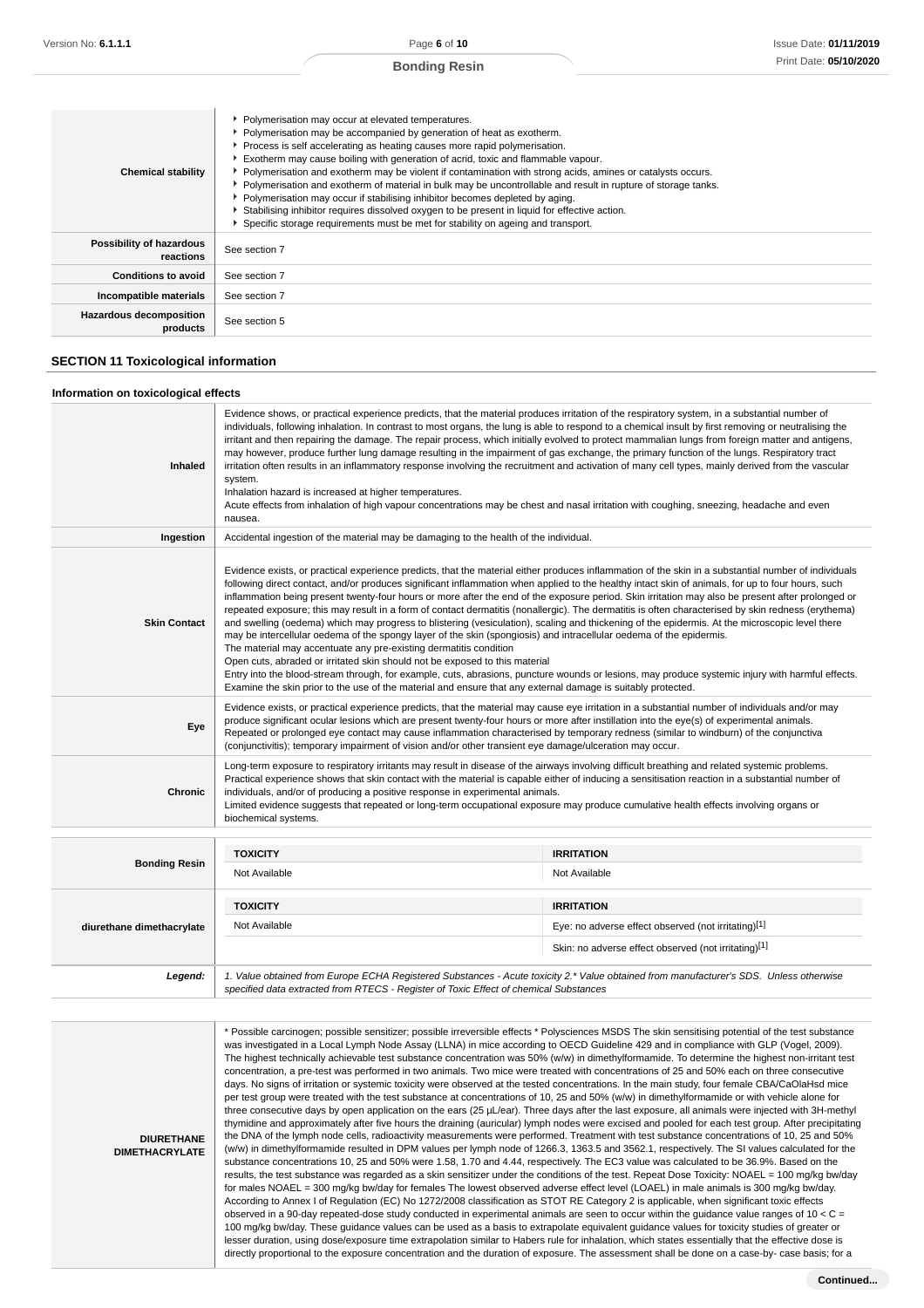28-day study the guidance value is increased by a factor of three. The available repeated dose toxicity study was conducted in combination with the reproductive/developmental toxicity screening test. Male animals were exposed to the test substance for 56 days. Thus, the guidance value is increased by a factor of 1.6 leading to a guidance value range of 16 < C = 160 mg/kg bw/day for a classification as STOT RE Category 2. The LOAEL of 300 mg/kg/bw/day in the present study is above the guidance value for a classification with regard to repeated exposure. Thus, the available data on oral repeated dose toxicity do not meet the criteria for classification according to Regulation (EC) No 1272/2008, and is therefore conclusive but not sufficient for classification. Genetic toxicity: The available data on genetic toxicity are not sufficient for classification according to Regulation (EC) No 1272/2008. Gene mutation in bacteria A bacterial gene mutation assay with the test substance was performed in accordance with OECD Guideline 471 and in compliance with GLP (Paulus, 2009). In two independent experiments, the Salmonella typhimurium strains TA 97a, TA 98, TA 100, TA 102 and TA 1535 were exposed to the test substance dissolved in DMSO using either the preincubation or the plate incorporation method. Test substance concentrations of 50, 150, 500, 1501 and 5004 µg/plate were selected for the plate incorporation test with and without metabolic activation. In the second experiment, 312, 624, 1247, 2493 and 4986 µg/plate were selected for the preincubation method with and without metabolic activation. No signs of cytotoxicity were observed up to and including the limit concentration. Up to 5000 ug/plate, the test substance did not induce an increase in the mutation frequency of the tester strains in the presence and absence of a metabolic activation system. The determined vehicle values for the spontaneous revertants of the controls and all positive control values were within the range of historical data. Under the conditions of this experiment, the test substance did not show mutagenicity in the selected S. typhimurium strains in the presence and absence of metabolic activation. In vitro cytogenicity An in vitro micronucleus assay was performed with the test substance (Schweikl, 2001). In two independent experiments, Chinese hamster lung fibroblasts were exposed to the test substance dissolved in DMSO at concentrations of 11.75, 23.5, 35.25 µg/mL for 24 h in the absence of metabolic activation. Cytotoxicity of the test substance was observed and the TC50 value was assessed to be 24  $\mu$ g/mL. At cytotoxic concentration levels of the test substance (= 24 µg/mL) the numbers of micronuclei were slightly increased in the absence of metabolic activation. Ethyl methanesulphonate was used as positive control and produced a distinct increase in micronuclei frequency indicating that the test conditions were adequate. Under the conditions of this experiment, the potential of the test substance to induce micronuclei is equivocal. In vitro mutagenicity in mammalian cells An in vitro HPRT assay was performed with the test substance (Schweikl, 1998). In three replicate cultures Chinese hamster lung fibroblasts were exposed to the test substance dissolved in DMSO at concentrations of 11.75, 23.5, 35.25 µg/mL for 24 h in the absence of metabolic activation. Cytotoxicity of the test substance was observed at concentrations = 23.5 µg/mL. No mutagenic activity of UDMA was detected. Ethyl methanesulphonate was used as positive control and produced a distinct increase in mutant frequency indicating that the test conditions were adequate. Thus, under the conditions of this experiment, the test substance did not show mutagenicity in V79 cells without metabolic activation. Due to the positive result in the in vitro micronucleus test without metabolic activation at cytotoxic concentrations a micronucleus test in vivo should be conducted to conclude on genotoxic potential of the test substance. Reproductive toxicity: The available data on toxicity to reproduction do not meet the criteria for classification according to Regulation (EC) 1272/2008, and are therefore conclusive but not sufficient for classification. reproductive toxicity: NOAEL >= 1000 mg/kg bw/day for males and females of the parental generation systemic toxicity: NOAEL = 100 mg/kg bw/day for males and 300 mg/kg bw/day for females of the parental generation A reliable sub-acute study regarding reproductive/developmental toxicity is available for the test substance. The potential reproductive or developmental toxicity of the test substance was assessed in a sub-acute combined repeated dose toxicity study with the reproductive/developmental toxicity screening test in Hsd.Han: Wistar rats performed according to OECD Guideline 422 and in compliance with GLP. Three groups of 12 male and 12 female rats received the test substance in polyethylene glycol as vehicle at doses of 100, 300 or 600 mg/kg bw/day orally via gavage at concentrations of 0, 25, 75 and 150 mg/mL corresponding to a 4 mL/kg bw dosing volume. A control group of 12 animals/sex received the vehicle only. In addition, 5 animals/sex were added to the control and high dose group to assess the reversibility of any effects observed at the high dose level (recovery group). All animals of the parental generation were dosed prior to mating (14 days) and throughout mating. In addition, males received the test item or vehicle after mating up to the day before necropsy (altogether for 56 days). Females were additionally exposed through the gestation period and up to lactation days 13 - 21, i.e. up to the day before necropsy (altogether for 56, 57 or 64 days). Observations included mortality, clinical signs, body weight, food consumption, mating, pregnancy and delivery process, lactation as well as development of offspring. The dams were allowed to litter, and rear their offspring up to day 13 post-partum. Litters were weighed and offspring were observed for possible abnormalities and were euthanized on post-natal day 13 or shortly thereafter. Blood samples were collected for determination of serum levels of thyroid hormones (T4) from all pups per litter at termination on post-natal day 13. No adverse effect on mortality, clinical signs, body weight or necropsy findings were detected in the offspring terminated as scheduled. Thyroid homone levels (T4) in pups on post-natal day 13 were not affected. The anogenital distance (male and female) or nipple retention (male) was not affected due to treatment with the test substance. For the parental animals pale livers and histopathological changes in the liver (hepatic lipidosis) were observed at 300 mg/kg bw/day for males and 1000 mg/kg bw/day for females. Thus, under the conditions of this study, the NOAEL of the test substance for systemic toxicity of the parental generation following oral administration via gavage for 56 days is 100 mg/kg bw/day in male Wistar rats. The corresponding NOAEL in female Wistar rats following oral administration via gavage for 56, 57 or 64 days is 300 mg/kg bw/day. The corresponding NOAEL for the offspring is 1000 mg/kg bw/day. \* REACh Dossier The following information refers to contact allergens as a group and may not be specific to this product.

Contact allergies quickly manifest themselves as contact eczema, more rarely as urticaria or Quincke's oedema. The pathogenesis of contact eczema involves a cell-mediated (T lymphocytes) immune reaction of the delayed type. Other allergic skin reactions, e.g. contact urticaria, involve antibody-mediated immune reactions. The significance of the contact allergen is not simply determined by its sensitisation potential: the distribution of the substance and the opportunities for contact with it are equally important. A weakly sensitising substance which is widely distributed can be a more important allergen than one with stronger sensitising potential with which few individuals come into contact. From a clinical point of view, substances are noteworthy if they produce an allergic test reaction in more than 1% of the persons tested.

Asthma-like symptoms may continue for months or even years after exposure to the material ceases. This may be due to a non-allergenic condition known as reactive airways dysfunction syndrome (RADS) which can occur following exposure to high levels of highly irritating compound. Key criteria for the diagnosis of RADS include the absence of preceding respiratory disease, in a non-atopic individual, with abrupt onset of persistent asthma-like symptoms within minutes to hours of a documented exposure to the irritant. A reversible airflow pattern, on spirometry, with the presence of moderate to severe bronchial hyperreactivity on methacholine challenge testing and the lack of minimal lymphocytic inflammation, without eosinophilia, have also been included in the criteria for diagnosis of RADS. RADS (or asthma) following an irritating inhalation is an infrequent disorder with rates related to the concentration of and duration of exposure to the irritating substance Industrial bronchitis, on the other hand, is a disorder that occurs as result of exposure due to high concentrations of irritating substance (often particulate in nature) and is completely reversible after exposure ceases. The disorder is characterised by dyspnea, cough and mucus production.

UV (ultraviolet)/ EB (electron beam) acrylates are generally of low toxicity

UV/EB acrylates are divided into two groups; "stenomeric" and "eurymeric" acrylates.

The first group consists of well-defined acrylates which can be described by a simple idealised chemical;they are low molecular weight species with a very narrow weight distribution profile.

The eurymeric acrylates cannot be described by an idealised structure and may differ fundamentally between various suppliers; they are of relatively high molecular weigh and possess a wide weight distribution.

Stenomeric acrylates are usually more hazardous than the eurymeric substances. Stenomeric acrylates are also well defined which allows comparison and exchange of toxicity data - this allows more accurate classification.

The stenomerics cannot be classified as a group; they exhibit substantial variation.

Based on the available oncogenicity data and without a better understanding of the carcinogenic mechanism the Health and Environmental Review Division (HERD), Office of Toxic Substances (OTS), of the US EPA previously concluded that all chemicals that contain the acrylate or methacrylate moiety (CH2=CHCOO or CH2=C(CH3)COO) should be considered to be a carcinogenic hazard unless shown otherwise by adequate testing.

This position has now been revised and acrylates and methacrylates are no longer de facto carcinogens.

Where no "official" classification for acrylates and methacrylates exists, there has been cautious attempts to create classifications in the absence of contrary evidence. For example

Monalkyl or monoarylesters of acrylic acids should be classified as R36/37/38 and R51/53

Monoalkyl or monoaryl esters of methacrylic acid should be classified as R36/37/38

**Continued...**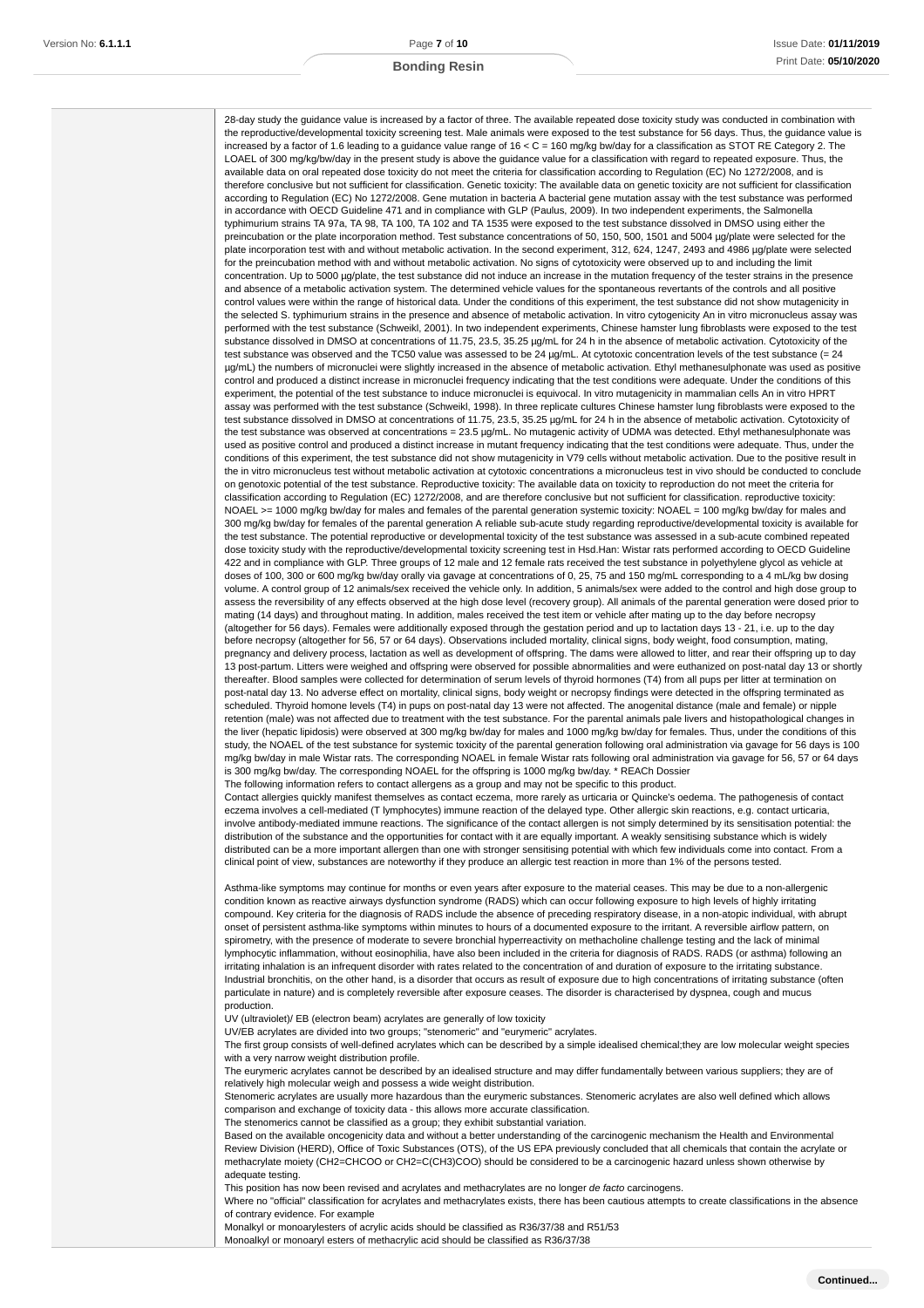| <b>DIURETHANE</b><br><b>DIMETHACRYLATE</b>  | Combined repeated dose toxicity study with the reproduction/developmental toxicity screening test, oral (OECD 422), rat: |                                 |                                                                                                    |
|---------------------------------------------|--------------------------------------------------------------------------------------------------------------------------|---------------------------------|----------------------------------------------------------------------------------------------------|
|                                             |                                                                                                                          |                                 |                                                                                                    |
| <b>Acute Toxicity</b>                       | ×                                                                                                                        | Carcinogenicity                 | ×                                                                                                  |
| <b>Skin Irritation/Corrosion</b>            | ✔                                                                                                                        | Reproductivity                  | ×                                                                                                  |
| <b>Serious Eye Damage/Irritation</b>        | ✔                                                                                                                        | <b>STOT - Single Exposure</b>   | w                                                                                                  |
| <b>Respiratory or Skin</b><br>sensitisation | $\checkmark$                                                                                                             | <b>STOT - Repeated Exposure</b> | ×                                                                                                  |
| <b>Mutagenicity</b>                         | ×                                                                                                                        | <b>Aspiration Hazard</b>        | ×                                                                                                  |
|                                             |                                                                                                                          | Legend:                         | $\blacktriangleright$ - Data either not available or does not fill the criteria for classification |

– Data available to make classification

# **SECTION 12 Ecological information**

| <b>Toxicity</b>           |                  |                                                                                                                                                                                                                                                                                                                                                                                                 |                               |                    |                  |
|---------------------------|------------------|-------------------------------------------------------------------------------------------------------------------------------------------------------------------------------------------------------------------------------------------------------------------------------------------------------------------------------------------------------------------------------------------------|-------------------------------|--------------------|------------------|
|                           | Endpoint         | <b>Test Duration (hr)</b>                                                                                                                                                                                                                                                                                                                                                                       | <b>Species</b>                | Value              | <b>Source</b>    |
| <b>Bonding Resin</b>      | Not<br>Available | Not Available                                                                                                                                                                                                                                                                                                                                                                                   | Not Available                 | Not<br>Available   | Not<br>Available |
|                           | Endpoint         | <b>Test Duration (hr)</b>                                                                                                                                                                                                                                                                                                                                                                       | <b>Species</b>                | Value              | Source           |
| diurethane dimethacrylate | <b>LC50</b>      | 96                                                                                                                                                                                                                                                                                                                                                                                              | Fish                          | $10.1$ mg/L        | $\overline{2}$   |
|                           | EC50             | 48                                                                                                                                                                                                                                                                                                                                                                                              | Crustacea                     | >0.001-0.2mg/L     | 2                |
|                           | <b>EC50</b>      | 72                                                                                                                                                                                                                                                                                                                                                                                              | Algae or other aquatic plants | $>0.68$ mg/L       | $\overline{2}$   |
|                           | EC100            | 24                                                                                                                                                                                                                                                                                                                                                                                              | Crustacea                     | >0.001-0.2mg/L     | 2                |
|                           | <b>NOEC</b>      | 24                                                                                                                                                                                                                                                                                                                                                                                              | Crustacea                     | $0.001 - 0.2$ mg/L | $\overline{2}$   |
| Legend:                   |                  | Extracted from 1. IUCLID Toxicity Data 2. Europe ECHA Registered Substances - Ecotoxicological Information - Aquatic Toxicity 3. EPIWIN Suite<br>V3.12 (QSAR) - Aquatic Toxicity Data (Estimated) 4. US EPA, Ecotox database - Aquatic Toxicity Data 5. ECETOC Aquatic Hazard Assessment<br>Data 6. NITE (Japan) - Bioconcentration Data 7. METI (Japan) - Bioconcentration Data 8. Vendor Data |                               |                    |                  |

#### **DO NOT** discharge into sewer or waterways.

#### **Persistence and degradability**

| Ingredient | Persistence: Water/Soil               | Persistence: Air                      |
|------------|---------------------------------------|---------------------------------------|
|            | No Data available for all ingredients | No Data available for all ingredients |

# **Bioaccumulative potential**

| Ingredient              | <b>Bioaccumulation</b>                |  |  |
|-------------------------|---------------------------------------|--|--|
|                         | No Data available for all ingredients |  |  |
| <b>Mobility in soil</b> |                                       |  |  |
| Ingredient              | Mobility                              |  |  |
|                         | No Data available for all ingredients |  |  |

# **SECTION 13 Disposal considerations**

| Waste treatment methods      |                                                                                                                                                                                                                                                                                                                                                                                                               |  |
|------------------------------|---------------------------------------------------------------------------------------------------------------------------------------------------------------------------------------------------------------------------------------------------------------------------------------------------------------------------------------------------------------------------------------------------------------|--|
| Product / Packaging disposal | <b>DO NOT</b> allow wash water from cleaning or process equipment to enter drains.<br>It may be necessary to collect all wash water for treatment before disposal.<br>In all cases disposal to sewer may be subject to local laws and regulations and these should be considered first.<br>• Where in doubt contact the responsible authority.<br>Consult State Land Waste Management Authority for disposal. |  |

# **SECTION 14 Transport information**

| <b>Labels Required</b>  |                |  |
|-------------------------|----------------|--|
| <b>Marine Pollutant</b> |                |  |
| HAZCHEM                 | Not Applicable |  |
|                         |                |  |

**Land transport (ADG): NOT REGULATED FOR TRANSPORT OF DANGEROUS GOODS**

**Air transport (ICAO-IATA / DGR): NOT REGULATED FOR TRANSPORT OF DANGEROUS GOODS**

**Sea transport (IMDG-Code / GGVSee): NOT REGULATED FOR TRANSPORT OF DANGEROUS GOODS**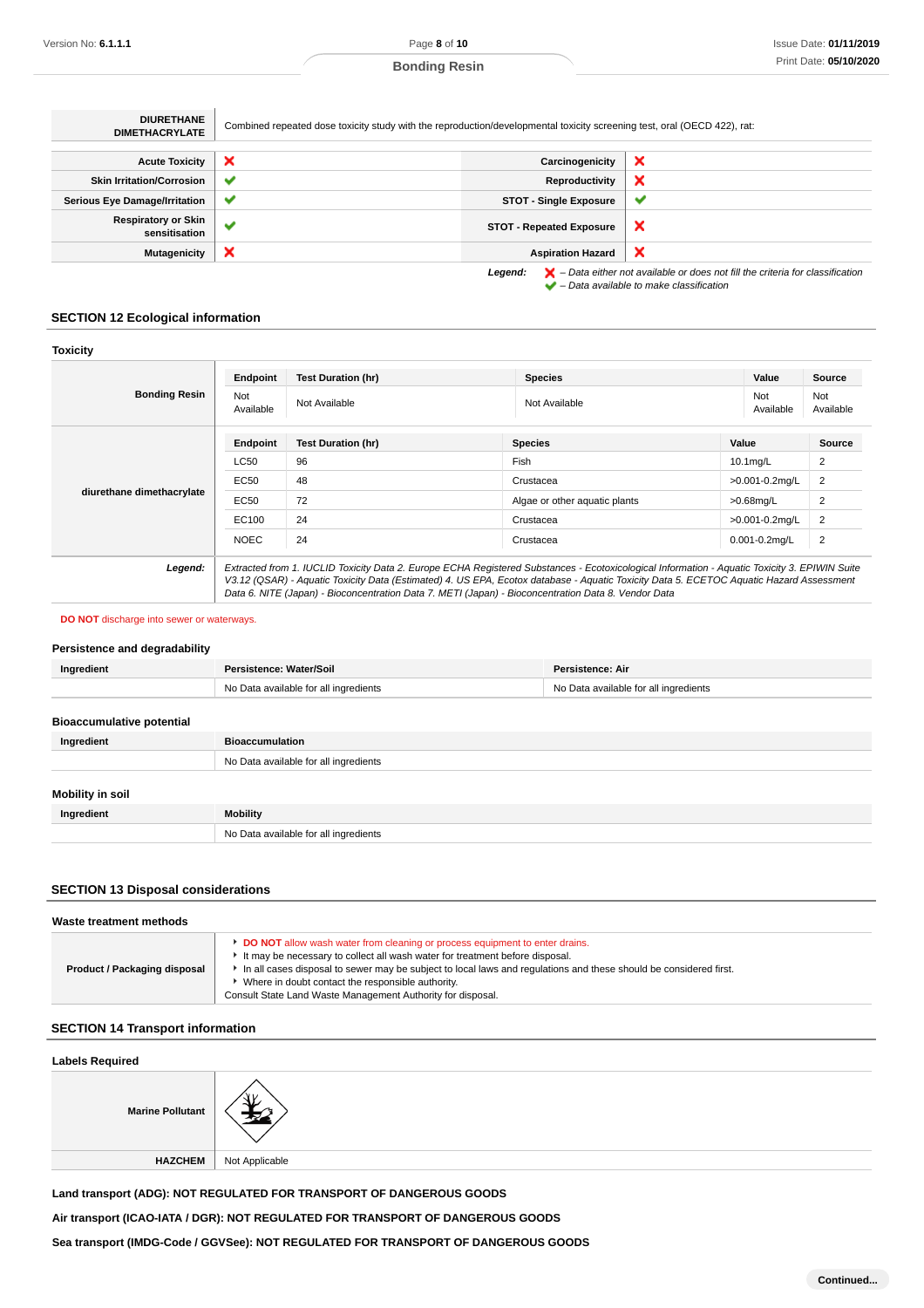# **Transport in bulk according to Annex II of MARPOL and the IBC code**

Not Applicable

## **SECTION 15 Regulatory information**

#### **Safety, health and environmental regulations / legislation specific for the substance or mixture**

#### **diurethane dimethacrylate is found on the following regulatory lists**

Australia Hazardous Chemical Information System (HCIS) - Hazardous Chemicals Australian Inventory of Industrial Chemicals (AIIC)

#### **National Inventory Status**

| <b>National Inventory</b>      | <b>Status</b>                                                                                                                                                                                            |
|--------------------------------|----------------------------------------------------------------------------------------------------------------------------------------------------------------------------------------------------------|
| Australia - AIIC               | Yes                                                                                                                                                                                                      |
| Australia - Non-Industrial Use | No (diurethane dimethacrylate)                                                                                                                                                                           |
| Canada - DSL                   | No (diurethane dimethacrylate)                                                                                                                                                                           |
| Canada - NDSL                  | Yes                                                                                                                                                                                                      |
| China - IECSC                  | Yes                                                                                                                                                                                                      |
| Europe - EINEC / ELINCS / NLP  | Yes                                                                                                                                                                                                      |
| Japan - ENCS                   | No (diurethane dimethacrylate)                                                                                                                                                                           |
| Korea - KECI                   | Yes                                                                                                                                                                                                      |
| New Zealand - NZIoC            | Yes                                                                                                                                                                                                      |
| Philippines - PICCS            | Yes                                                                                                                                                                                                      |
| <b>USA - TSCA</b>              | Yes                                                                                                                                                                                                      |
| Taiwan - TCSI                  | Yes                                                                                                                                                                                                      |
| Mexico - INSQ                  | No (diurethane dimethacrylate)                                                                                                                                                                           |
| Vietnam - NCI                  | Yes                                                                                                                                                                                                      |
| Russia - ARIPS                 | No (diurethane dimethacrylate)                                                                                                                                                                           |
| Legend:                        | Yes = All CAS declared ingredients are on the inventory<br>No = One or more of the CAS listed ingredients are not on the inventory and are not exempt from listing(see specific ingredients in brackets) |

#### **SECTION 16 Other information**

## **SDS Version Summary**

| <b>Version</b> | <b>Issue Date</b> | <b>Sections Updated</b>                                                        |
|----------------|-------------------|--------------------------------------------------------------------------------|
| 5.1.1.1        | 28/01/2016        | Disposal                                                                       |
| 6.1.1.1        | 01/11/2019        | One-off system update. NOTE: This may or may not change the GHS classification |

#### **Other information**

Classification of the preparation and its individual components has drawn on official and authoritative sources as well as independent review by SDI Limited using available literature references.

The SDS is a Hazard Communication tool and should be used to assist in the Risk Assessment. Many factors determine whether the reported Hazards are Risks in the workplace or other settings. Risks may be determined by reference to Exposures Scenarios. Scale of use, frequency of use and current or available engineering controls must be considered.

#### **Definitions and abbreviations**

PC-TWA: Permissible Concentration-Time Weighted Average PC-STEL: Permissible Concentration-Short Term Exposure Limit IARC: International Agency for Research on Cancer ACGIH: American Conference of Governmental Industrial Hygienists STEL: Short Term Exposure Limit TEEL: Temporary Emergency Exposure Limit。 IDLH: Immediately Dangerous to Life or Health Concentrations OSF: Odour Safety Factor NOAEL :No Observed Adverse Effect Level LOAEL: Lowest Observed Adverse Effect Level TLV: Threshold Limit Value LOD: Limit Of Detection OTV: Odour Threshold Value BCF: BioConcentration Factors BEI: Biological Exposure Index

The information contained in the Safety Data Sheet is based on data considered to be accurate, however, no warranty is expressed or implied regarding the accuracy of the data or the results to be obtained from the use thereof.